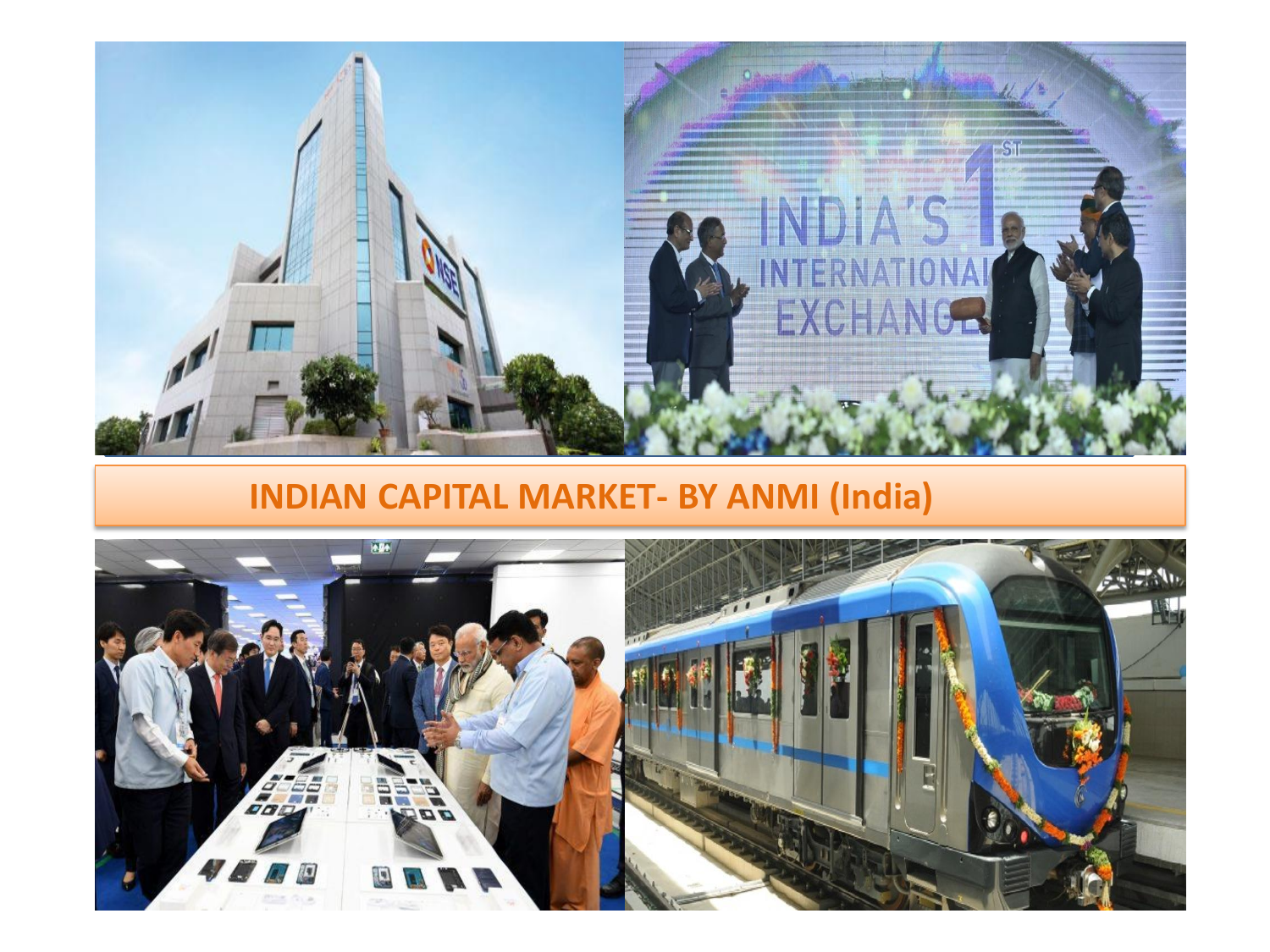

- 1) ANMI is a **pan India association** comprising of the trading members across India like National Stock Exchange (NSE), Bombay Stock Exchange (BSE) and other exchanges having national presence.
- 2) ANMI is a member of various international organizations like ASF, ICSA, AFIE & Indian associations like FICCI (Federation of Indian Chambers of Commerce & Industry) etc.
- 3) The basic objective of the association is to **work for the growth of the Capital Markets,** economic development of the country and the overall interest of investors and its members at large by becoming a bridge and channel between regulator, exchanges and participants.
- 4) ANMI provides **a healthy platform to its members to regularly interact with each other,** aids them to identify and understand the problems/difficulties/issues being faced by them/ investors/financial fraternity from time to time.
- 5) ANMI provides **professional assistance, guidance and special services** for enhancement of the skill levels of the employees of its members to function ethically according to the standard principles and practices laid down by the Government, the Regulator and the Stock Exchanges.
- 6) ANMI regularly conducts **Educational / Training / Awareness Seminars/ Workshops and programs** for the benefit of its members / investors / Financial fraternity / Intermediaries all over the country.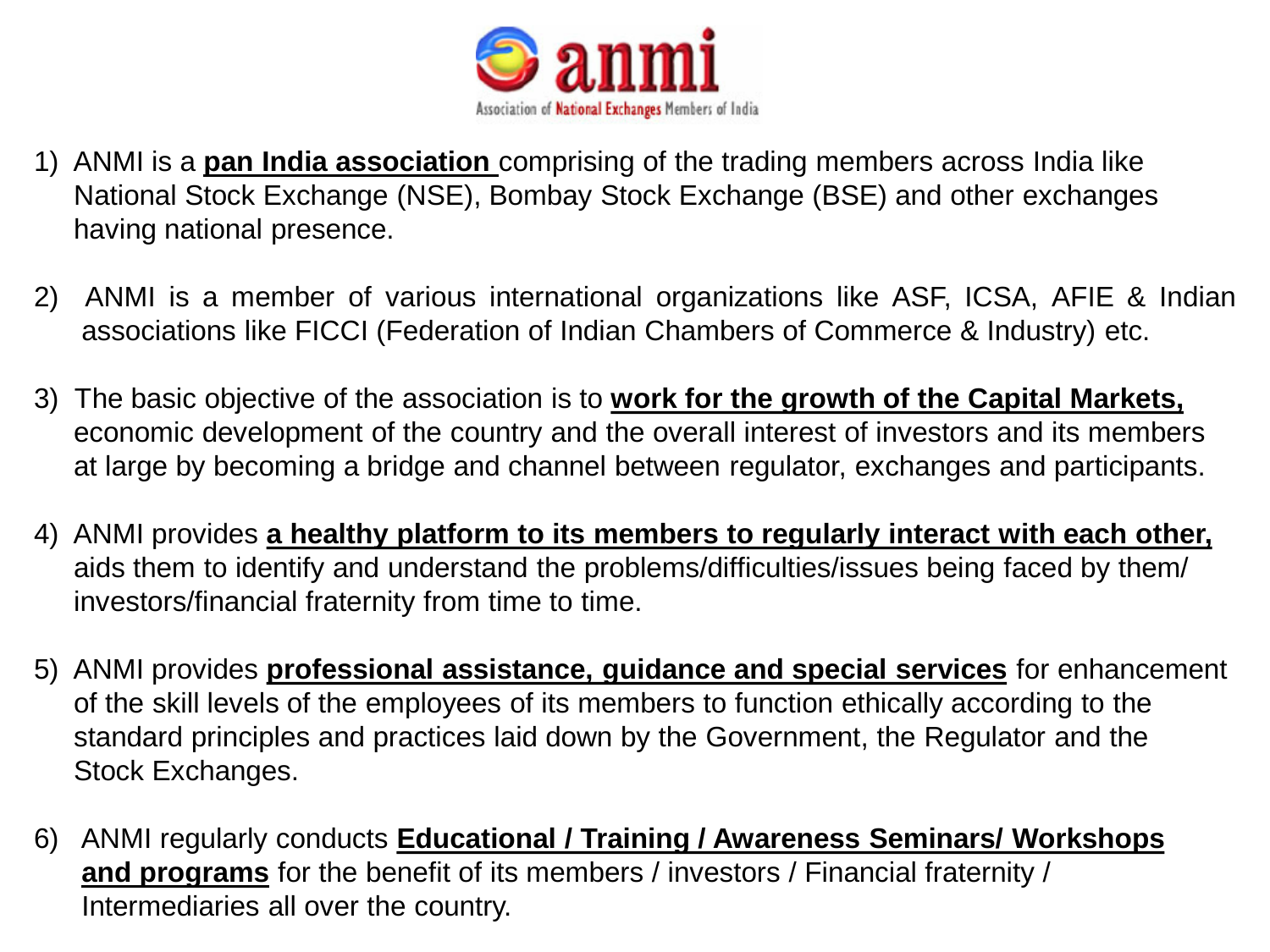## **The Present State of Economy in India**

- 1) India now is the 6<sup>th</sup> largest economy in the world 3<sup>rd</sup> largest in PPP terms.
- 2) Second fastest growing large economy in the past decade. IMF estimates India to grow faster than China in next 5 years.
- 3) Presently a USD 2.5 trillion Economy, India is expected to grow into USD 5 trillion by 2025. Expected GDP CAGR (2017-2022e) to be at 7.9% as against 6.2% of China, 1.9% of USA, 1.6% of UK & 1.5% of Russia.
- 4) All-Round growth in sectors like Infrastructure development, Road and Aviation network, Science and technology, Ease of doing business, Renewable energy, Education, Sports, Rural Development, Healthcare, Defence, Tourism, Space technology - to name a few.
- 5) Ever increasing inflow of FDI (Foreign Direct Investments) into "Make in India" manufacturing plants. Samsung has recently set-up its world's largest mobile manufacturing unit near New Delhi. Foreign direct investment in India grew by 23 percent to \$12.75 billion during the April-June quarter of 2018-19, Key sectors received maximum foreign investment during the first quarter of the fiscal include services (\$2.43 billion), trading (\$1.62 billion), telecommunications (\$1.59 billion), computer software and hardware (\$1.4 billion), and power (\$969 million).
- 6) Concerted efforts of the Government has resulted into ease of doing business, financial and banking reforms, reducing NPAs, social & cultural integration thereby putting India on fast track growth, which is expected to continue.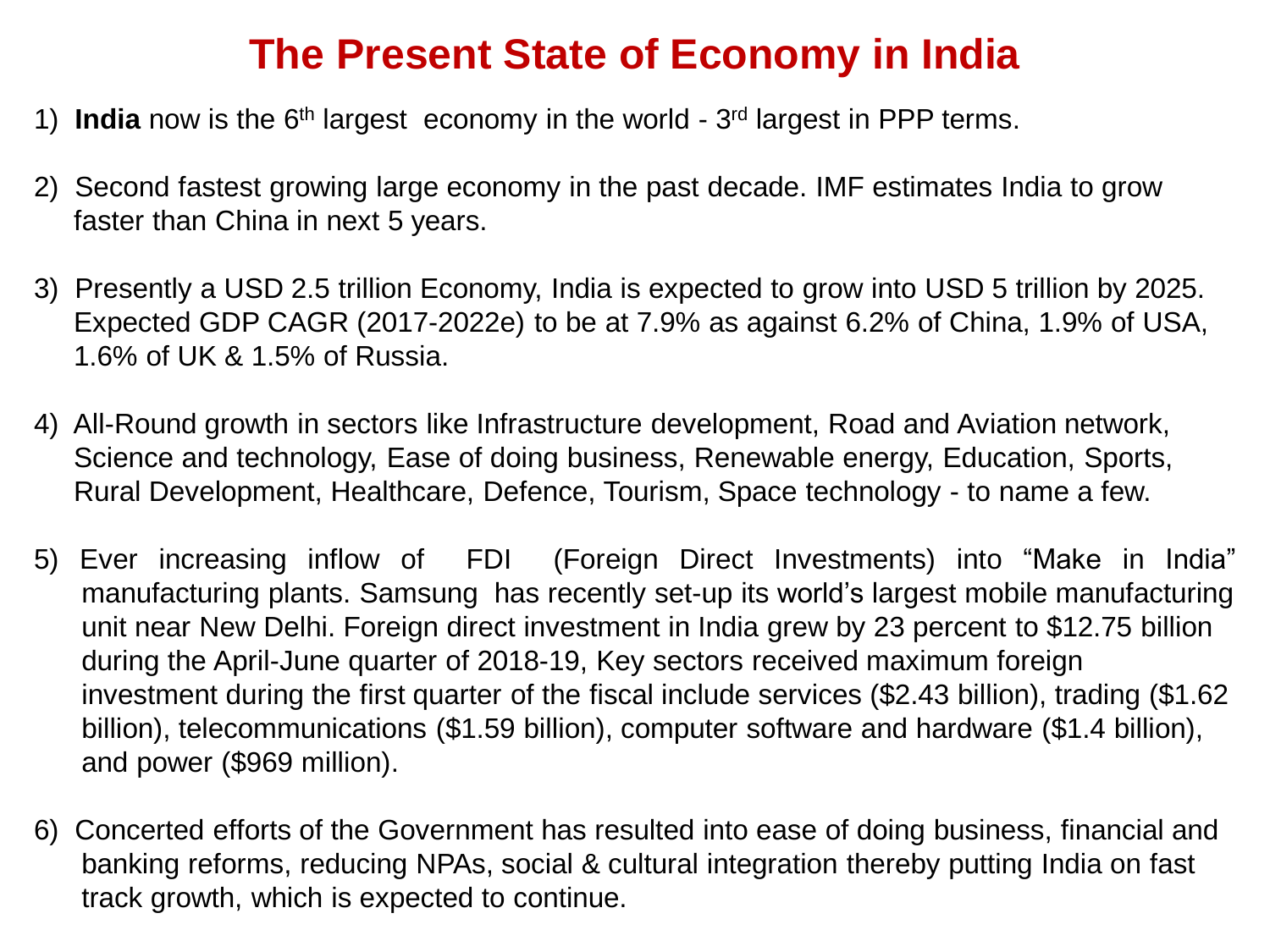## **The Indian Capital Markets – A Review**

- 1) National Stock Exchange of India (NSE), in a short span of 25 years, is now among the largest exchanges of the world. The Stock Exchange Mumbai (BSE), Estd. 1875, was the first stock exchange in Asia and is technologically fastest in the world today. With a total of about 5800 listed companies, 2000 registered broker dealers, 400 Foreign Institutional Investors, daily turnover on Indian exchanges is at number 2 in the world.
- 2) Indian markets have multiplied 11 times in terms of return on investments over the last 15 years as compared to 2 times in China, 3 times in USA, 7 times in Russia.
- 3) The AUM (Assets Under Management) of the domestic mutual-fund industry has grown from INR 7.61 trillion as on 31<sup>st</sup> July, 2013 to INR 23.06 trillion as on 31<sup>st</sup> July, 2018 – A more than three fold increase in a span of 5 years!!
- 4) The two major depositories in India CDSL and NSDL are completely online, accounting for assets worth more than USD 3 trillion in listed stock.
- 5) The two major Commodities Exchanges in India Multi Commodities Exchanges (MCX) and National Commodities & Derivatives Exchanges (NCDEX) deals in practically all commodities.
- 6) India has a very robust fully digitalized banking network made up of large nationalized banks and private sector banks spread out in every part and corner of the country.
- 7) The Securities and Exchange Board of India (SEBI) is not only a strong common regulator but also a strategic proponent of new age ideas, practices, products & services to strengthen the fabric of the Indian financial market.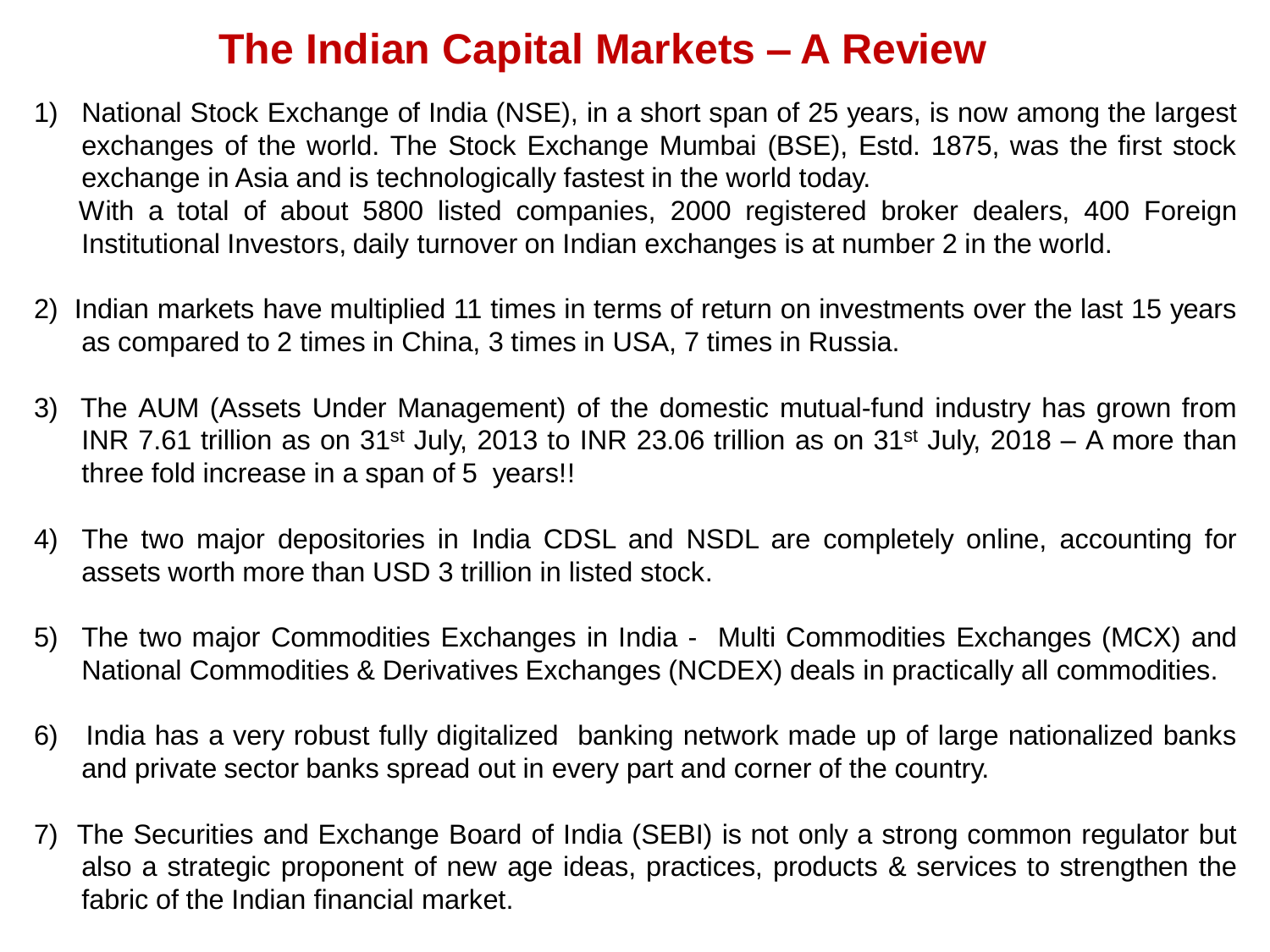# **Indian market**

- In the context of Indian equity market performance, India's benchmark indices S&P Sensex and Nifty 50 continued to maintain their uptrend momentum and recorded intraday all time high of 38990 and 11,760, respectively on August 29, 2018. The performance was boosted by better corporate results, stable oil prices, FPI inflows, strong domestic macroeconomic indicators and favourable investment outlook.
- Movement of Sensex and Nifty:

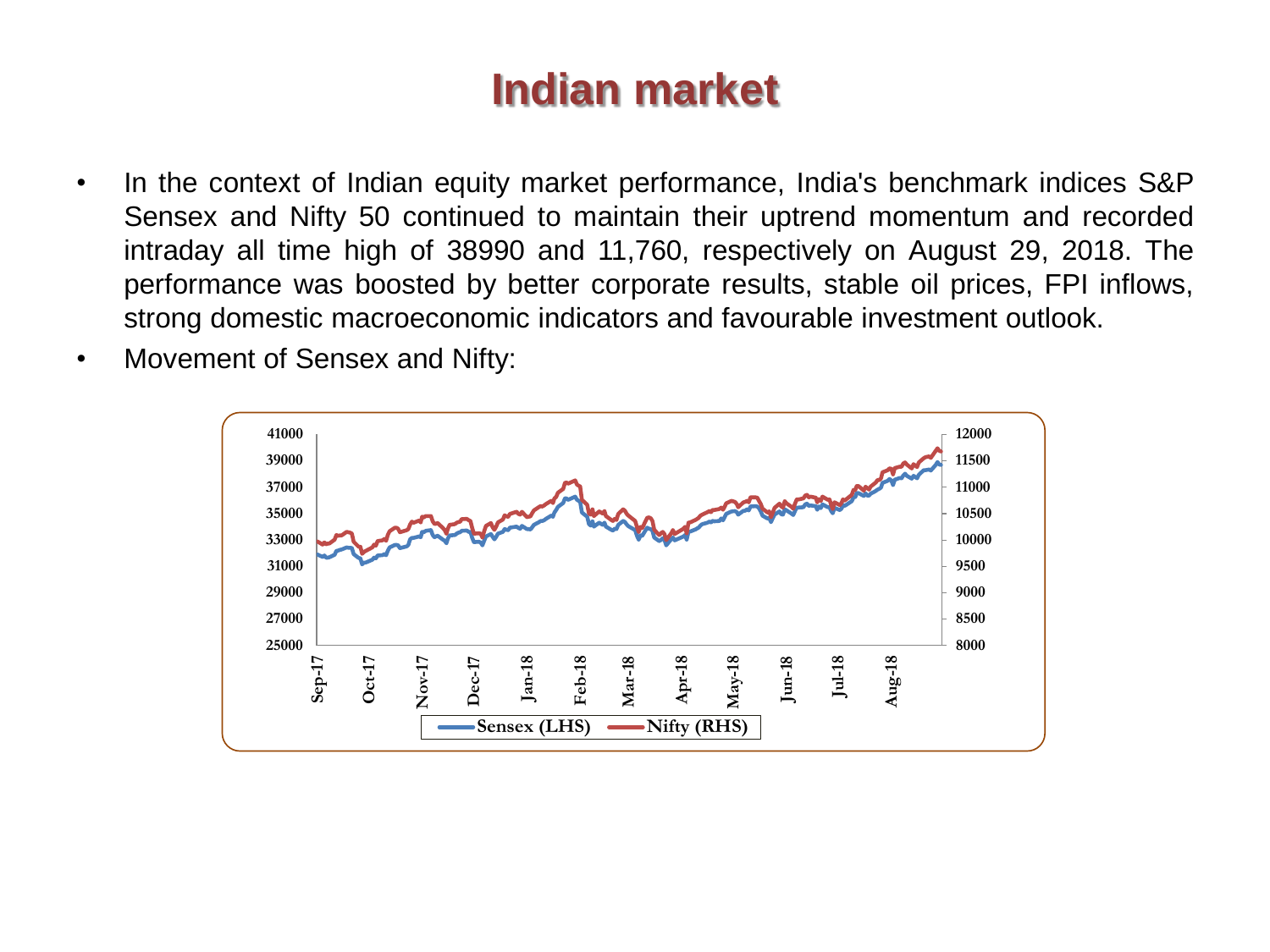# **Trends Indian Capital Market**

#### • **Trends in Depository Accounts**

The total number of investor accounts at the end of August 2018 was 175.7 lakh at NSDL (an increase of 0.8 per cent over July 2018) and 158.3 lakh at CDSL (an increase of 1.6 per cent over July 2018). The number of investor accounts increased by 8.8 per cent at NSDL and by 20.3 per cent at CDSL over the number of investor accounts at the respective depositories in August 2017.

#### • **Trends in Investment by Mutual Funds**

The total net investment in the secondary market by mutual funds was ₹ 39,839 crore in August 2018, compared to the total net investment of ₹360 crore in July 2018. During August 2018, Mutual funds invested ₹ 4,095 crore in equity securities compared to ₹ 3,995 crore investment in July 2018. In addition, Mutual Funds invested ₹ 35,744 crore in debt securities in comparison to a net liquidation of ₹ 3,635 crore in July 2018.

#### • **Trends in Investment by the Foreign Portfolio Investors (FPIs)**

Foreign investors continued to be net buyers of Indian equities and debt securities in August 2018 too. In August 2018, FPIs invested ₹ 5,146 crore in Indian securities market compared to an inflow of ₹ 2,264 crore in July 2018. FPI has invested ₹ 1,775 crore in equity as compared to ₹ 2,264 crore investment in July 2018. In addition, FPI also invested of ₹ 3,414 crore in debt as compared to net investment of only ₹ 43 crore in July 2018. On the other hand, FPIs continued to liquidate (₹ 44 crore in August 2018) the hybrid securities held by them.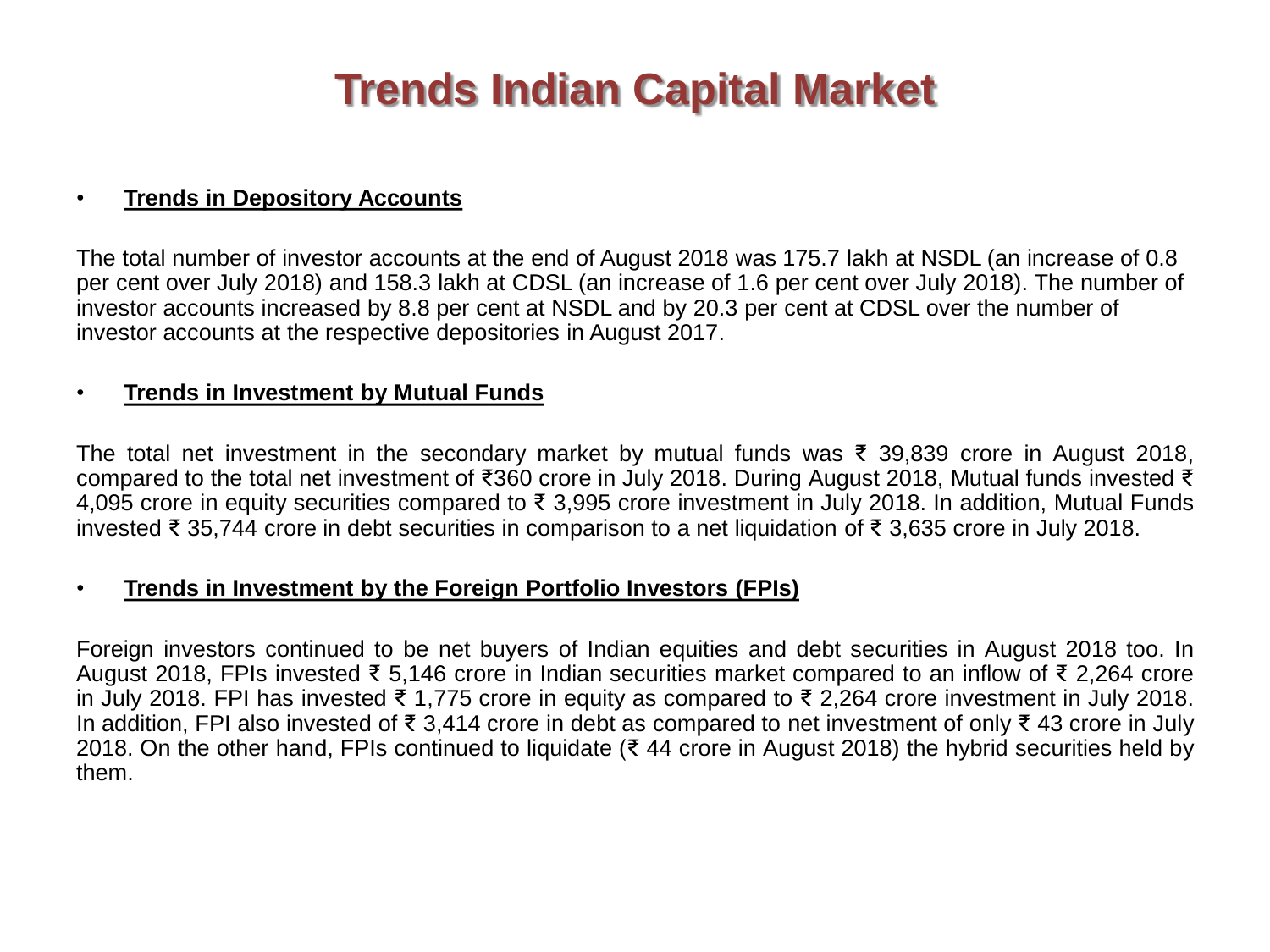## **Stock Market Trend in Select Emerging Markets**

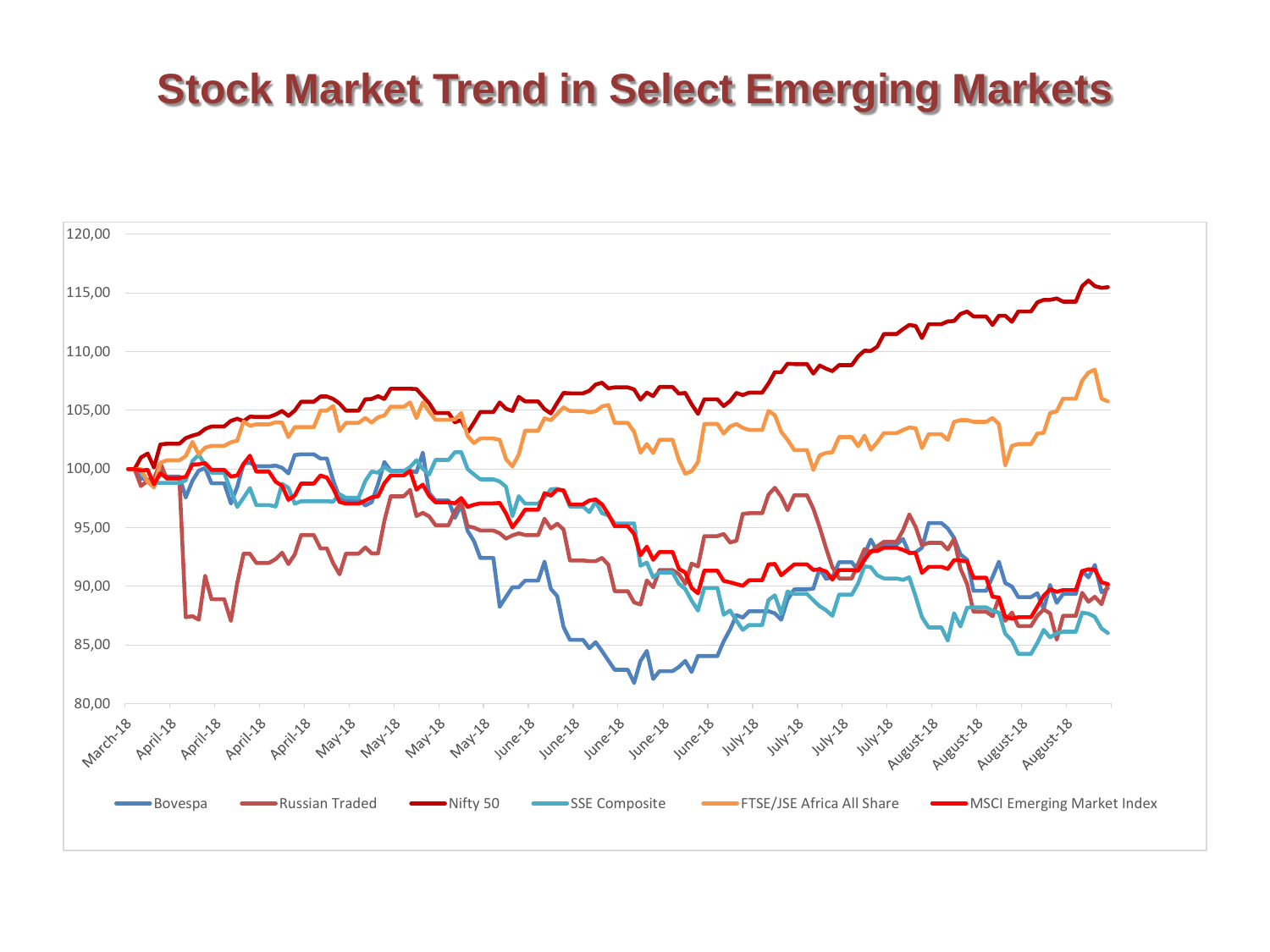# **Emerging Issues/ Challenges for Securities Markets in India**

### **1 - Development of Debt and Corporate Bonds Market** :

The debt market in India has not been developed to the required extent. There is very little liquidity in the debt markets. To achieve desired economic growth, there is a need to encourage investors to invest in debt markets as it plays an important role in supporting private sector growth through efficient allocation of capital, favourable funding terms, flexible term structures, financing at lower cost and scalable source of financing.

### **2 - Development of Commodities & Currency markets.**

Low investment in commodity derivatives is due to lack of knowledge about commodity markets among Indian farmers. Further, presently, Institutional investors such as FIIs, banks, etc. are not permitted to invest in these markets. Similarly, the turnover in Currency markets is also quite low. Efforts need to be made to bring it at par with the international levels.

#### **3 - Low level of Investors Education and Participation**.

Due to low level of investors education in India , Less than **1.5 percent** of the population invests in securities, compared with almost **10 percent** in China and **18 percent** in the U.S. Just **2 percent** of India's household savings are exposed to equity; whereas in the U.S., the long-term average is 45 percent.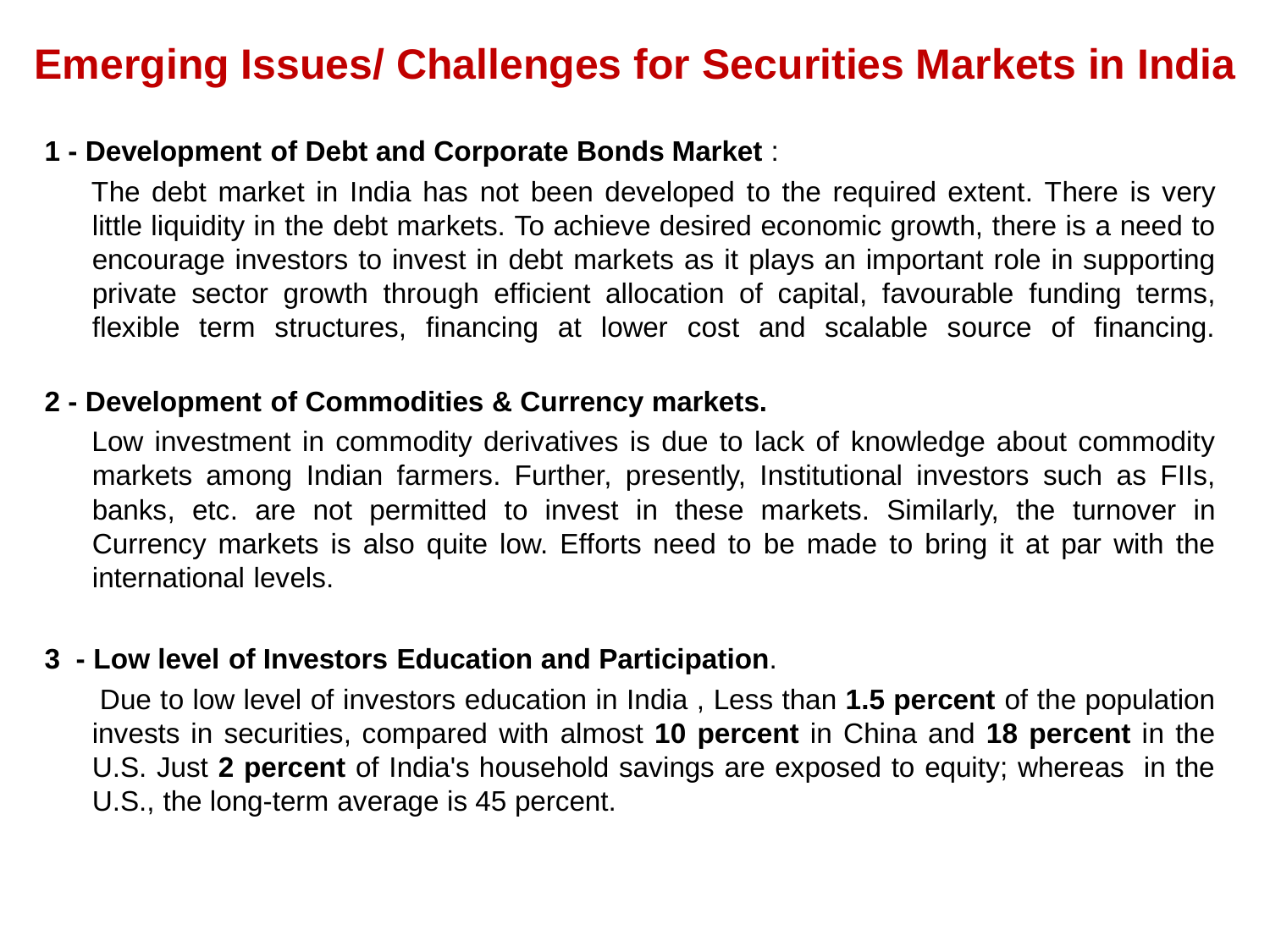# **Emerging Issues/ Challenges for Securities Markets in India**

#### **4 - High rate of transaction costs.**

High rate of transaction costs (comprising of STT, stamp duty, exchange charges, service charges and regulator fee) as compared with international markets is on a higher side thereby discouraging both domestic & foreign investors to invest in Indian markets.

### **5 - Lack of Development finance to Indian start ups**.

All India development institutions have given way to banks, venture capitalists and private equity investors who have to mainly concentrate to earn adequate returns on their capital thereby putting less emphasis on long term greenfield projects. More development institutions need to be encouraged by the government.

### **6 - Non availability of bank finance to capital market players.**

Though small investors have adequate funding windows available to them, Banks and Institutions still feel shy of providing large finance at competitive interest rates to large private players thereby affecting the depth of the markets which is primarily dominated by Mutual Funds, Domestic and Foreign Institutions, Insurance Companies etc.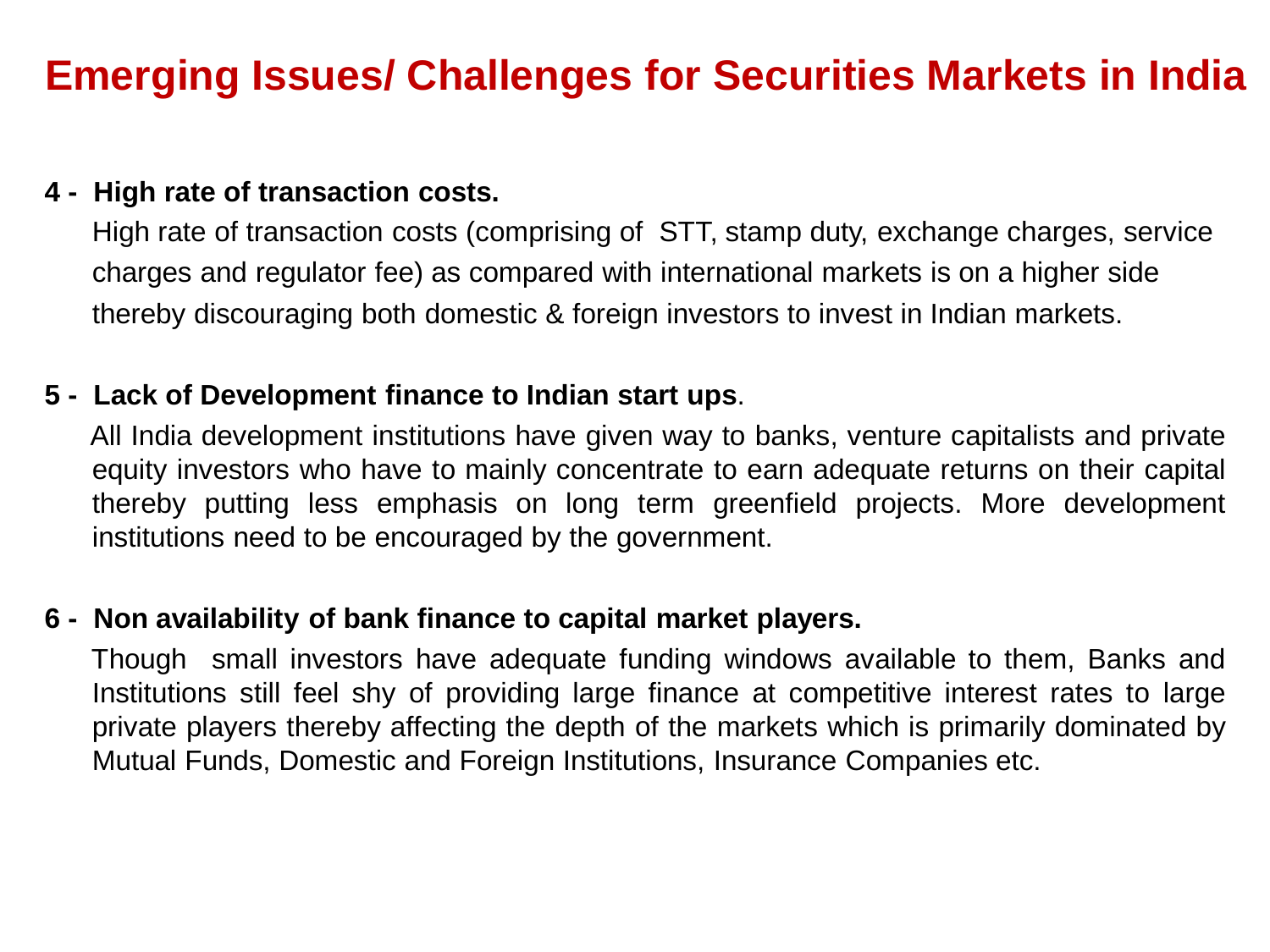# **The Road Ahead**

Indian Stock Markets are on a lifetime high having outperformed major economies. The next decade is expected to be an opportunity of a lifetime for Indian capital market players.

The year 2017-18 was marked by the stabilizing operations of regulatory bodies in various segments of the financial market, with the support of a resilient regulatory framework. All measures and initiatives undertaken were dedicated to strengthen the financial markets, while increasing reach and accessibility by introducing new range of product offerings, enhancing transparency and liquidity in the financial system. Though a continuous process, more measures are also to be taken to increase trust of the investors in capital market systems and compliance.

Overall financial systems are yet to be in-line with the expected growth expectations. The road ahead for deepening the financial markets needs to be paved by the formulation of a strong linkage between the development of the economy and the capacity of the financial system. The global financial environment is moving towards an integrated financial system and will serve in good stead to standardise compliance norms and procedures. A greater measure of transparency is also required to be built into regulatory procedures, to bring in a new dimension to financial markets and take it to the next level.